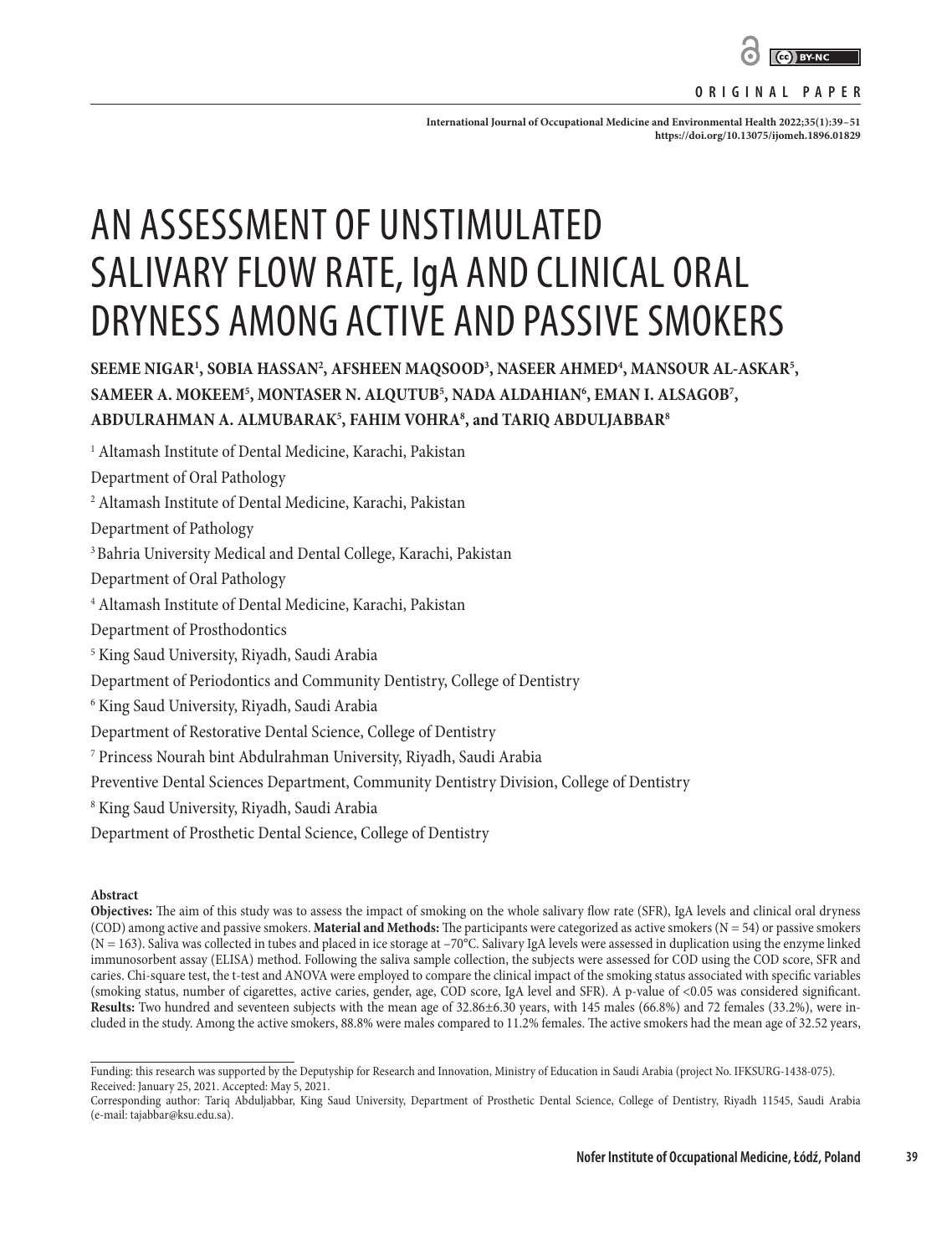a COD score of 1.43, an IgA level of 1.39 g/l, and a SFR of 0.37 ml/min. Among the passive smokers, 59.5% were males and 40.5% were females, with the mean age of 32.97 years, a COD score of 0.87 g/l, an IgA level of 1.47, and a SFR of 0.42 ml/min. Active caries showed a positive correlation with the number of cigarettes, with significance in the >35 years age group (p < 0.05). **Conclusions:** The study demonstrated significant differences in SFR, IgA and COD scores among the active and passive smokers. The number of cigarettes had a negative impact on saliva production, IgA levels, the oral health status, and the progression of caries with respect to age and gender. Smoking potentially leads to xerostomia associated with active caries. Int J Occup Med Environ Health. 2022;35(1):39–51

#### **Key words:**

**IgA, xerostomia, passive smokers, active smokers, salivary flow rate, oral dryness**

#### **INTRODUCTION**

Smoking tobacco is a public health hazard that affects nearly 1 billion people worldwide [1]. It is established that cigarette smoking is one of the critical risk factors for triggering oral disorders. Smokers are exposed to more than 7000 chemicals in a puff, which alters the salivary component, resulting in impaired oral protection [2]. Many clinical and epidemiological studies revealed that passive smokers (i.e., people who are exposed to environmental smoke) presented with detrimental oral health alterations comparable to those observed in active smokers [1,2]. The harmful substances contained in cigarettes create health risks for both groups equally; however, the risk remains higher for active smokers compared to passive smokers, due to direct deposits and breakdown of toxic substances in the blood.

Saliva provides an innate defense system, which continuously baths the oral tissue. The presence of saliva is essential to promote the remineralization of teeth against caries and to continuously wash debris to disturb the pathogenic bacterial activity [3]. The salivary flow rate (SFR) plays an important role in facilitating oral haemostasis and protects oral mucosa against dryness [4]. Currently, 46% of the population has reported the subjective feeling of dry mouth [5]. Moreover, flow reduction or dryness compromise oral health, resulting in some associated problems such as caries, calculus, distraught speech and swallowing difficulty (dysphagia). The normal SFR ranges 0.3–0.65 ml/min to 1.5–6 ml/min under stimulation; thus a SFR of <0.2 ml/min is suggestive of hyposalivation due to some external and

internal factors such as smoking and the hypofunction of glands [4,6].

In addition, IgA is a major component of saliva, which protects the oral cavity. It has been reported that active smoking alters the protective components such as IgA in saliva, thereby decreasing its resistance to oral pathogens and upsurging periodontal structure destruction [7,8]. Currently, a new tool is designed to facilitate an assessment of oral dryness alongside SFR measurement [9]. The clinical oral dryness (COD) score is an effective instrument to determine hyposalivation and reduced oral mucosal wetness, indicating a physiological basis for the feeling of dryness [10]. Thus, studies have marked the COD score as an authentic tool for measuring the severity of hyposalivation [9,10].

It has been found that new smokers often report increased salivary flow due to constant stimulation by nicotine but with reduced oral protective constituents. However, some prospective studies have suggested that chronic smoking damages secretory cells, which results in lowered SFR [11,12]. Interestingly, a similar outcome has been observed in passive smokers indicating that the presence of nicotine is a potent trigger. Nonetheless, the effect of smoking is controversial as studies have shown weak to no correlation between oral dryness and SFR [13,14]. It is hypothesized that passive smokers will show a similar influence on the unstimulated whole SFR, IgA levels and COD as those reported by active smokers. Thus, to explore the effect of smoking, the present study aimed to assess the impact of smoking habits on the unstimulated whole SFR, IgA levels and COD among active and passive smokers.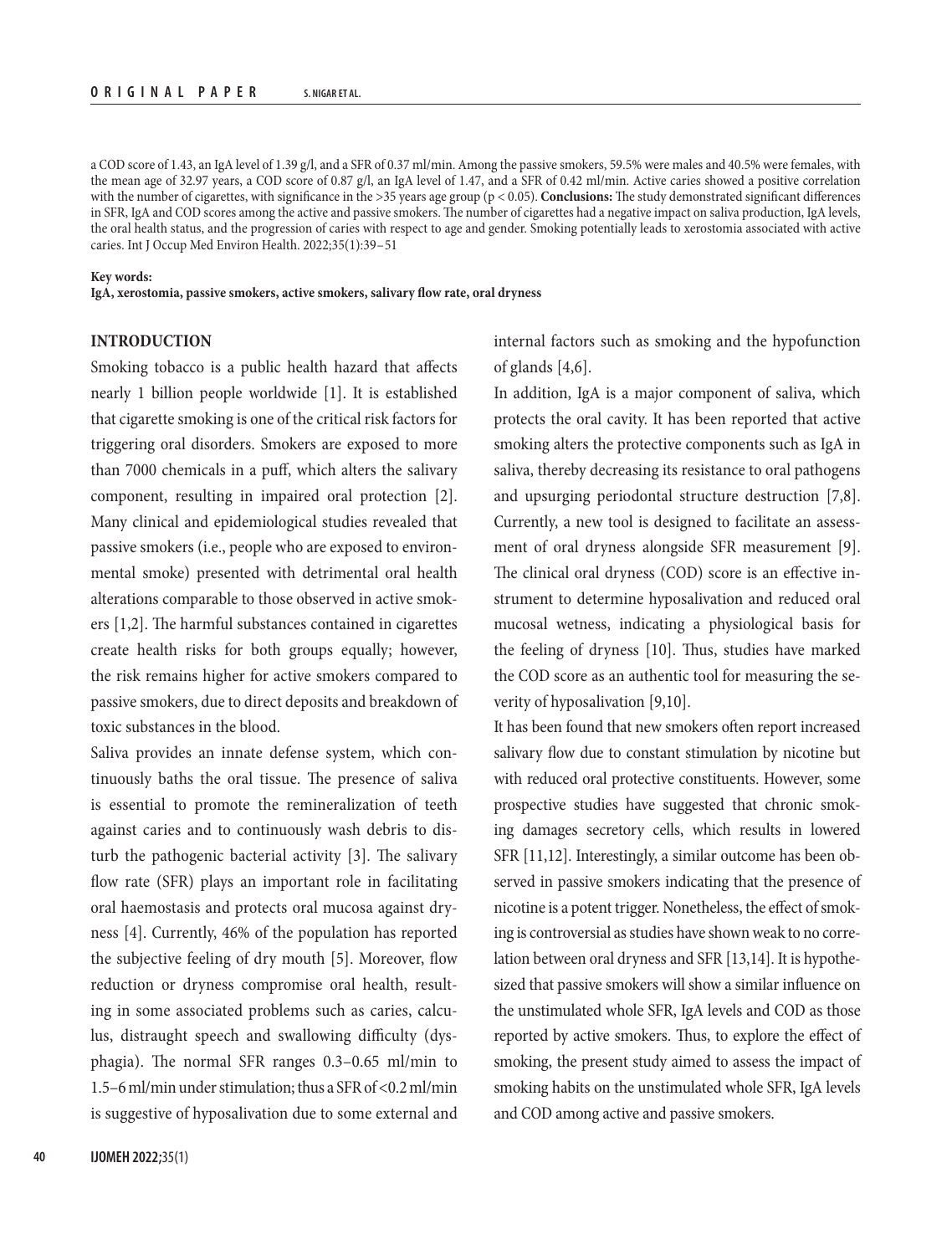#### **MATERIAL AND METHODS**

#### **Ethical consideration**

The study was conducted as per the ethical standards of the Helsinki declaration (modified in 2003) and approved by the institutional review board in AIDM/EC/01/ 2019/03. All participants completed an informed consent form regarding their voluntary participation and had the right to withdraw from the study without any consequences.

#### **Study design and participants**

A cross-sectional study was conducted in the outpatient department of the Altamash Institute of Dental Medicine, Karachi, Pakistan, in the period of June–December 2019. The study enrolled a total of 217 patients from the outpatient department. The participants were categorized into 2 groups based on their smoking habits, i.e., active vs. passive smokers.

## **Inclusion and exclusion criteria**

Active smokers were individuals smoking 10 cigarettes/day in the past 12 months [15,16] and passive smokers were those who did not smoke tobacco but were exposed to secondhand smoke or environmental tobacco smoke every day, via their smoking friends, family or colleagues in the past 12 months. Any participant with a pre-existing medical condition, severe head or neck injury, xerostomia, undergoing radiotherapy, wearing dentures and suffering from chronic infections were excluded from the study to avoid interference with the outcome. In addition, individuals taking medication, such as β-blockers, steroids, anti-psychotics, anti-depressants and oral contraceptives were also excluded (due to interference with SFR).

#### **Questionnaire**

An oral examination was performed for all subjects. The questionnaire administered by a dental surgeon included questions regarding the patient's demographics

(age, gender, and educational status), smoking (number of cigarettes, type of smoker, duration and frequency of smoking) and the self-perceived oral health status (sensation of unlikable taste or halitosis, saliva production, oral dryness, swallowing, caries, oral lesions and other associated symptoms). The questionnaire was administered following the saliva sample collection.

#### **Unstimulated whole SFR assessment**

The saliva sample collection procedure was conducted between 8:00 a.m. and 12:00 p.m. to reduce the fluctuations associated with the circadian rhythm of salivary secretion. After getting the consent from the participants, the unstimulated whole saliva was collected in a standardized manner. Each participant was instructed to avoid eating, drinking, smoking and any oral hygiene process for 60 min prior to and during the saliva sampling collection procedure. Subsequently, each subject's oral health status was assessed and the presence of a number of unrestored active caries on the tooth surface was noted.

Saliva was collected by 2 operators, and each patient was seated in a dental chair in an upright position with his/her head prone forward in order to collect the saliva from the floor of the mouth. The patients were instructed to minimize lips and tongue movement and to refrain from swallowing during the saliva sample collection. The patients were further instructed to accumulate saliva in the mouth for 5 min (unstimulated) and expectorate into a graduated measuring cylinder through a funnel. The patient's SFR was measured in ml/min. The saliva samples were immediately stored in disposable centrifuge tubes and placed in ice. The samples were then aliquoted, stored at –70°C and used within 6 months.

## **Assessment of CODs**

Following the saliva sample collection, the subjects were assessed for the level of oral dryness. The patients were ranked on a scale of 10 pts, each level being a dryness at-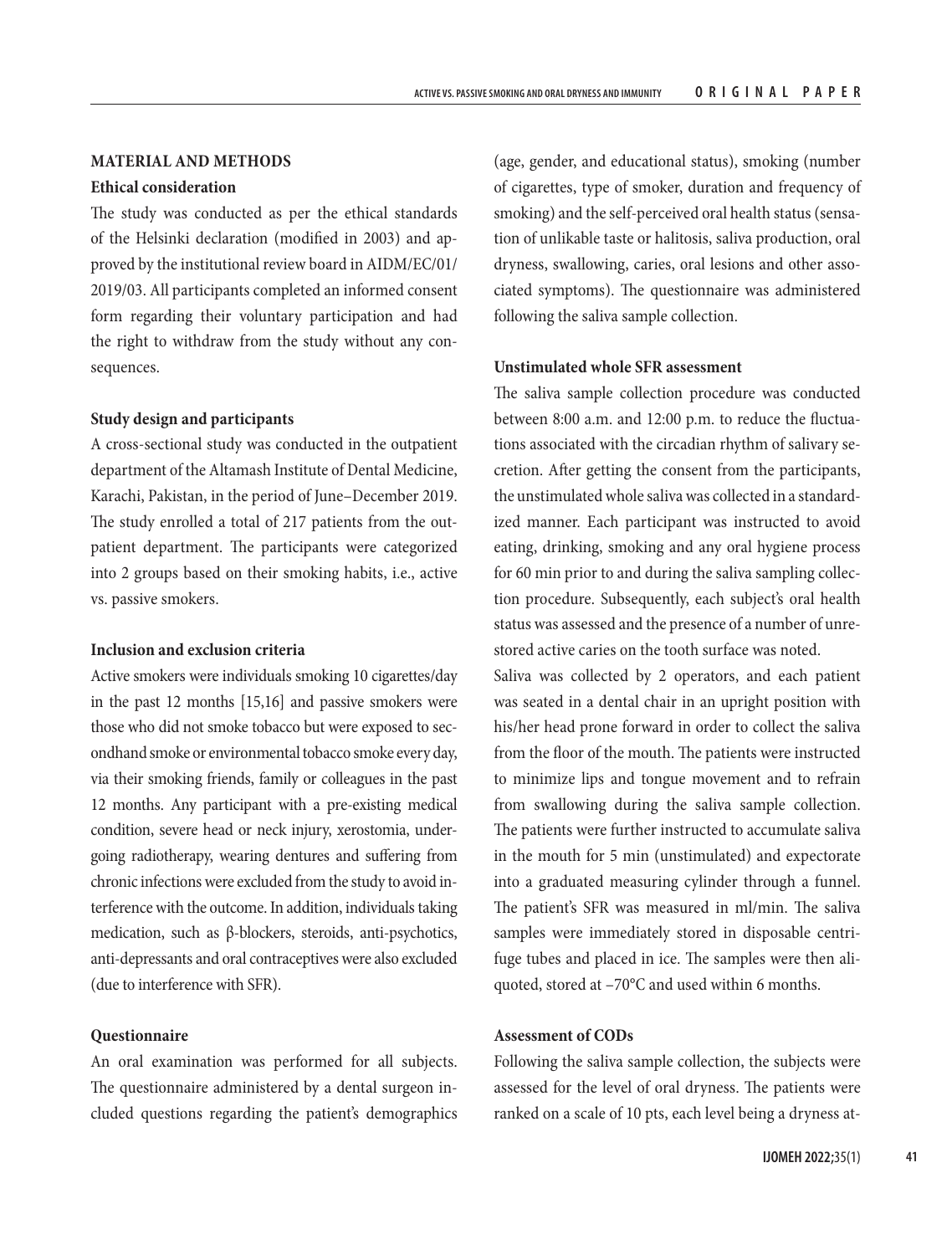| Variable                 | Participants<br>$(N = 217)$  |                                |                   |  |
|--------------------------|------------------------------|--------------------------------|-------------------|--|
|                          | active smokers<br>$(N = 54)$ | passive smokers<br>$(N = 163)$ | total             |  |
| Age [years] $(M \pm SD)$ | 32.52±5.87                   | $32.97 \pm 6.45$               | $32.86 \pm 6.304$ |  |
| Gender [n (%)]           |                              |                                |                   |  |
| male                     | 48 (88.88)                   | 97 (59.50)                     | 145 (66.8)        |  |
| female                   | 6(11.11)                     | 66 (30.41)                     | 72 (33.2)         |  |
| Cigarettes [n] (M±SD)    | $5.09 \pm 2.421$             |                                | $5.09 \pm 2.421$  |  |

Table 1. General characteristics of the study groups (active and passive smokers) from the outpatient department of the Altamash Institute of Dental Medicine, Karachi, Pakistan, June–December 2019

tribute in the mouth. Each characteristic observed was scored as 1 pt and the total score indicated the level of severity (Appendices 1 and 2).

## **Measurement of IgA**

Salivary IgA levels were assessed in duplication using the enzyme linked immunosorbent assay (ELISA) method. The testing was performed at the department of pathology of the Institute of Dental Medicine for the assay. The centrifugation of the samples was done for 15 min at 12 000 g and 4°C to settle the salivary debris and mucin. To measure the IgA levels, the instructions by Bethyllaboratories Inc. (Montgomery, TX, USA), catalog No. E80-102, were followed for standardized analysis. The standard ELISA method was adopted from the authors' previous study [17]. The concentration of IgA was measured in g/l.

#### **Statistical analysis**

Data were analyzed using the statistical software for social sciences (SPSS v. 22, Chicago, IL, USA). The quantitative analysis was reported as mean  $(M)$   $\pm$  standard deviation (SD). The variables assessed included age, the number of cigarettes, COD, the IgA level and SFR. Descriptive analysis was reported as frequencies and percentages of variables including gender, smoking and carious lesions.

An independent t-test and  $\chi^2$  test were used to compare SFR, COD and IgA levels, as well as active caries among the active vs. passive smokers. Confounding variables such as age and gender were addressed through stratification. Post-stratification ANOVA was employed to measure the clinical impact of the smoking status associated with enlisted variables (smoking status, number of cigarettes, active caries, gender, age, CODS, IgA level and SFR). A pvalue of <0.05 was considered significant.

## **RESULTS**

### **Patient characteristics in the study**

The study included 217 subjects with the mean age of 32.86±6.30 years (a range of 22–55 years) (Table 1), of whom 145 were males (66.8%) and 72 were females (33.2%). The patients were classified based on their smoking status; 163 were passive smokers (75.1%) whereas 54 were active smokers (24.9%) with 5.09 average cigarettes per day (a range of 1–11) (Table 1). Among these patients,  $45.6\%$  (N = 99) had 1 unrestored caries and 32.3% ( $N = 70$ ) showed  $\geq 2$  unrestored caries. However,  $22.1\%$  (N = 48) of the patients were caries free.

The oral health status was evaluated and scored according to COD with a mean ranging 0–4. This was followed by the salivary assessment, which revealed the following average values of IgA, SFR and COD: M±SD 1.45±0.15 g/l,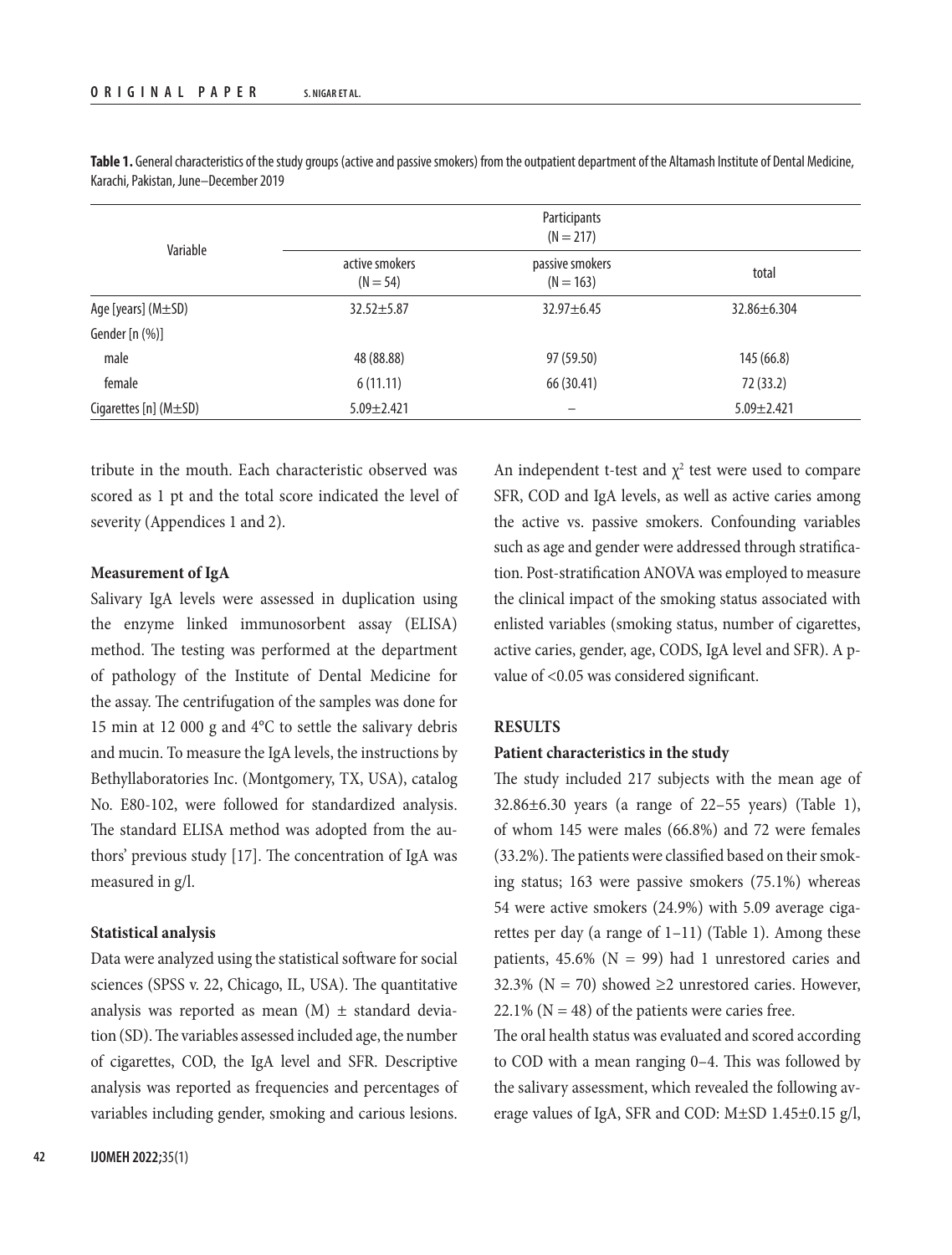| Variable                      | Participants<br>$(N = 217)$  |                                |       |
|-------------------------------|------------------------------|--------------------------------|-------|
|                               | active smokers<br>$(N = 54)$ | passive smokers<br>$(N = 163)$ | $p^*$ |
| $SFR$ [ml/min] ( $M \pm SD$ ) | $0.374 \pm 0.13$             | $0.429 \pm 0.08$               | 0.001 |
| $\lg A[g/l]$ (M $\pm$ SD)     | $1.392 \pm 0.17$             | $1.470 \pm 0.13$               | 0.001 |
| COD score (M±SD)              | $1.43 \pm 1.22$              | $0.87 + 1.05$                  | 0.001 |

**Table 2.** Comparison of salivary flow rate (SFR), IgA levels and clinical oral dryness (COD) scores between active and passive smokers from the outpatient department of the Altamash Institute of Dental Medicine, Karachi, Pakistan, June 2019

 $*$  In the t-test,  $p < 0.05$  displays a significant difference between the 2 study groups.

 $M\pm SD$  0.416 $\pm$ 0.11 ml/min and M $\pm SD$  1.25 $\pm$ 1.13, respectively (Table 2 and Figure 1).

#### **Assessment of active vs. passive smokers**

Among the active smokers, 88.8% ( $N = 48$ ) were males compared to 11.2% females ( $N = 6$ ). The active smokers had the mean age of 32.52 years, a COD score of 1.43, an IgA level of 1.39 g/l, and a SFR of 0.37 ml/min (Table 2 and Figure 1). Among the active smokers, the majority had  $\geq$ 1 unrestored caries (N = 21, 38.9%), followed by ≥2 unrestored caries ( $N = 27$ ), and only 6 (11.1%) subjects were caries free.

Among the passive smokers, 59.5% ( $N = 97$ ) were males and 40.5% ( $N = 66$ ) were females, with the mean age of 32.97 years, a COD score of 0.87, an IgA level of 1.47 g/l, and a SFR of 0.42 ml/min. Among the passive smokers, the majority had  $\geq 1$  unrestored caries (N = 78, 47.9%), 43 patients had ≥2 unrestored surfaces, and 42 participants had no caries (25.8%).

## **Impact of associated variables on the oral health status**

With respect to age, a significant difference was observed between the active and passive smokers. As regards the IgA levels, SFR and COD, the majority of the participants were aged  $\leq$ 35 years (N = 200) with only 17 subjects in the >35 years age group. Nevertheless, both age categories



Similar symbols show significant differences in the corresponding groups.

**Figure 1.** Comparison of salivary flow rate (SFR), IgA levels and clinical oral dryness (COD) scores among active and passive smokers in the outpatient department of the Altamash Institute of Dental Medicine, Karachi, Pakistan, in June–December 2019

( $>$ 35 and  $\leq$ 35 years) showed a significant difference ( $p$  < 0.05) (Table 3). The passive smokers displayed a higher mean value of IgA in the <35 years age group (M±SD 1.48±0.13) whereas the lowest value was reported in the active smokers in the  $>35$  years age group (M $\pm$ SD 1.08 $\pm$ 0.17). Likewise, for SFR, a higher mean value was observed among the passive smokers aged <35 years (M±SD 0.43±0.09) compared to the active smokers (M±SD 0.38±0.14),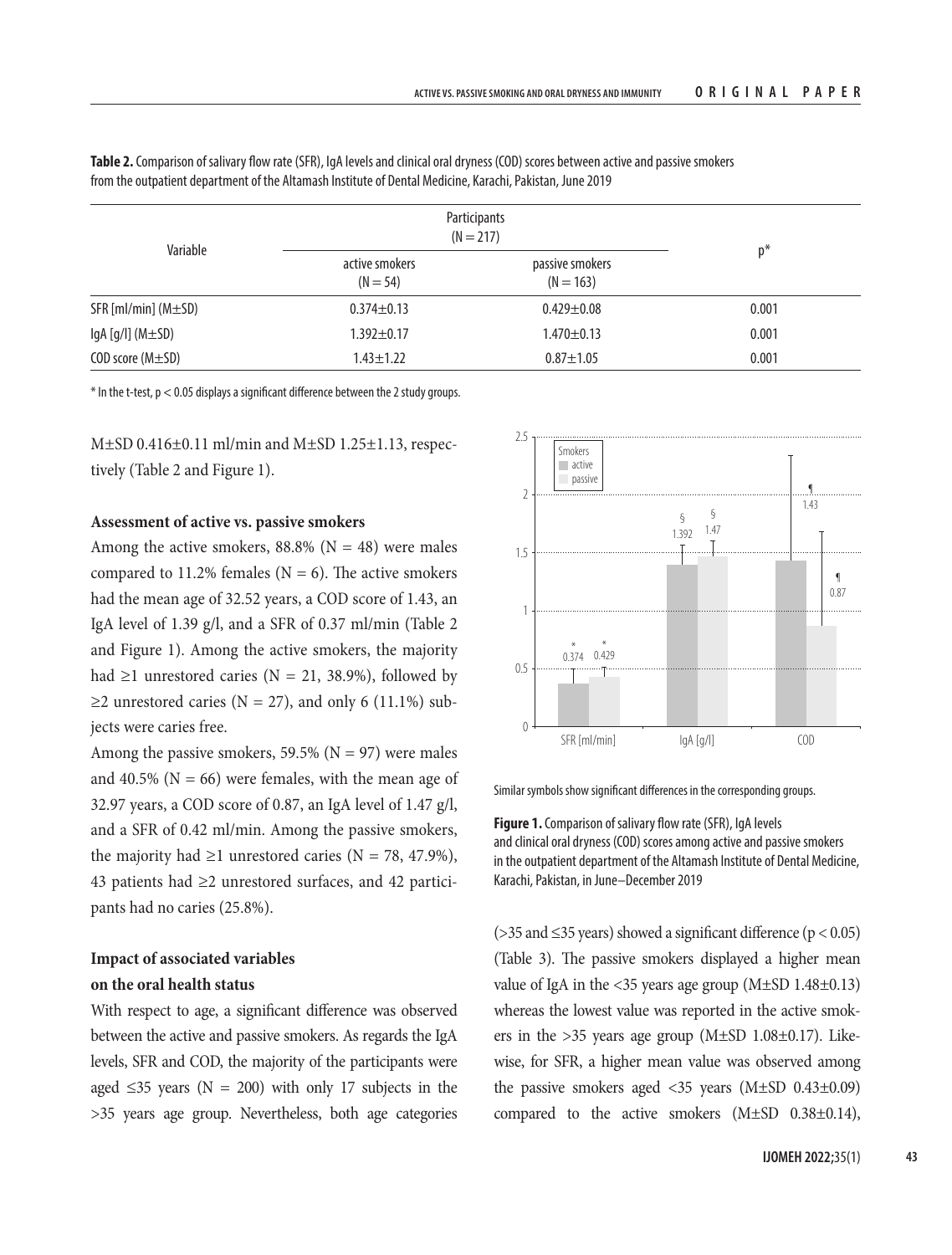| Variable     | Participants<br>$(N = 217)$  |                                |       |
|--------------|------------------------------|--------------------------------|-------|
|              | active smokers<br>$(N = 54)$ | passive smokers<br>$(N = 163)$ | $p^*$ |
| Age group    |                              |                                |       |
| $<$ 35 years |                              |                                |       |
| IgA          | 1.42(0.15)                   | 1.48(0.13)                     | 0.001 |
| <b>SFR</b>   | 0.38(0.14)                   | 0.43(0.09)                     | 0.001 |
| COD          | 1.22(1.02)                   | 0.75(0.97)                     | 0.007 |
| >35 years    |                              |                                |       |
| lgA          | 1.08(0.17)                   | 1.41(0.08)                     | 0.012 |
| <b>SFR</b>   | 0.25(0.06)                   | 0.38(0.04)                     | 0.004 |
| COD          | $\overline{4}$               | 2.15(1.14)                     | 0.004 |
| Gender       |                              |                                |       |
| female       |                              |                                |       |
| IgA          | 1.5(0.06)                    | 1.55(0.03)                     | 0.001 |
| <b>SFR</b>   | 0.57(0.34)                   | 0.46(0.11)                     | 0.076 |
| COD          | 0.67(1.03)                   | 0.73(1.09)                     | 0.896 |
| male         |                              |                                |       |
| IgA          | 1.38(0.18)                   | 1.42(0.15)                     | 0.204 |
| <b>SFR</b>   | 0.35(0.06)                   | 0.41(0.06)                     | 0.001 |
| COD          | 1.52(1.22)                   | 0.96(1.02)                     | 0.004 |

**Table 3.** Comparison between active and passive smokers in terms of age in the outpatient department of the Altamash Institute of Dental Medicine, Karachi, Pakistan, June 2019

COD – clinical oral dryness; SFR – salivary flow rate.

 $*$  In the t-test,  $p < 0.05$  displays a significant difference between the 2 study groups.

whereas the lowest mean value of SFR was reported in the active smokers aged  $>35$  years (M $\pm$ SD 0.25 $\pm$ 0.06) (Table 3). Thus, the study reported that the mean IgA levels and SFR among the active smokers were lower as compared to the passive smokers, with the >35 years age group presenting a greater adverse influence.

With respect to gender, the highest mean value for IgA was observed in the female passive smokers (M±SD 1.55±0.03), whereas the lowest one was observed in the male active smokers  $(M\pm SD\ 1.38\pm 0.18)$  (Table 3). Similarly, for SFR, the maximum mean value was obtained for the female active smokers (M±SD 0.57±0.34) compared to the male active smokers (M±SD 0.35±0.06) for whom it was the lowest. Thus, the study outcome reflected a lower IgA level among the active smokers compared to the passive smokers; however, a significant difference was only observed in the males compared to the females ( $p = 0.01$ ).

The COD scores among the active smokers were higher as compared to the passive smokers. The highest mean COD score was recorded in the male  $(M\pm SD\ 1.52\pm 1.22)$ in contrast to female active smokers, in the latter case displaying the lowest mean value  $(M\pm SD\ 0.67\pm 1.03)$ . Likewise, the  $>35$  years age group showed the highest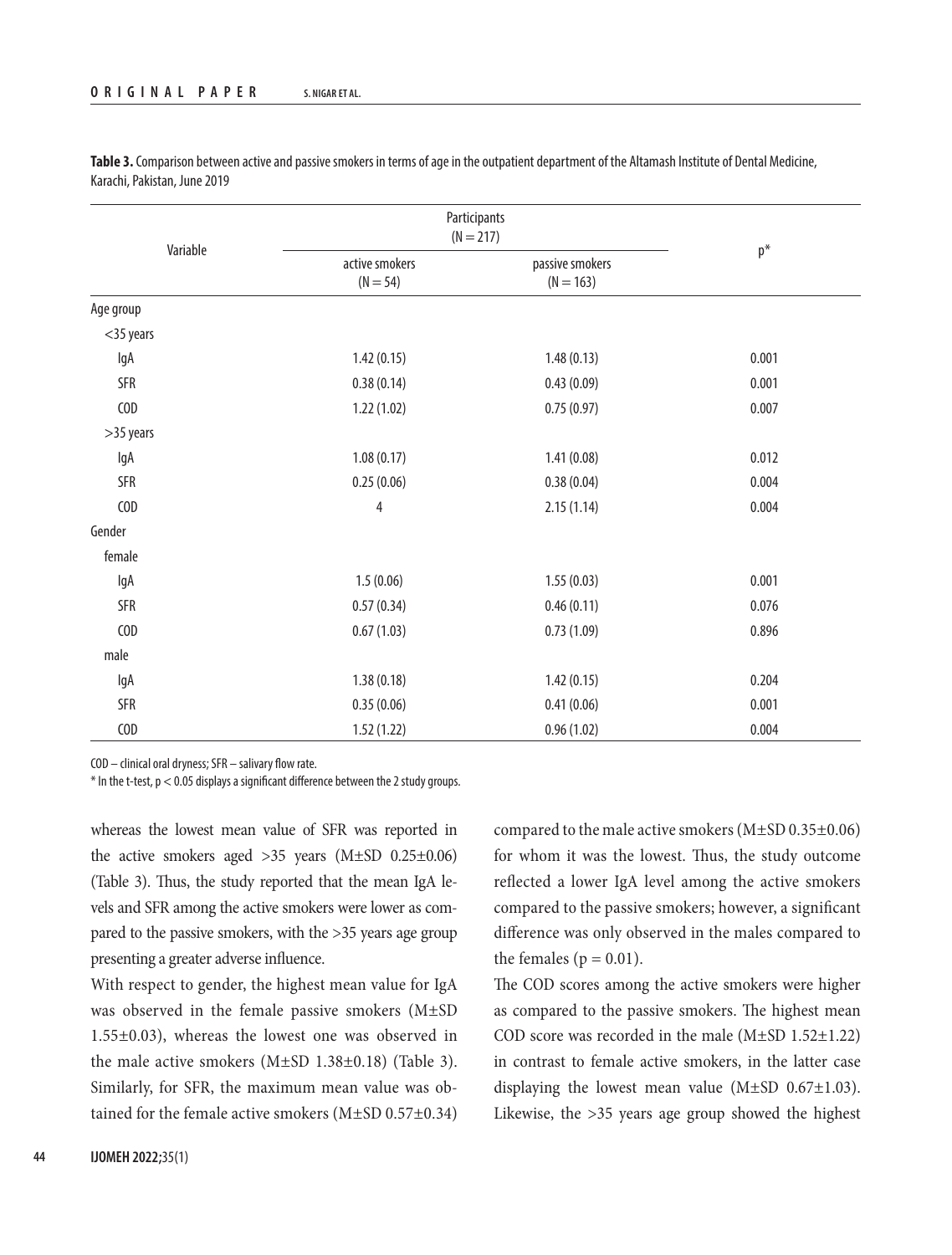| Variable     | Active caries<br>score | Participants<br>$(N = 217)$ |                                                 |                | Participants<br>$(N = 72)$  |                               |                |
|--------------|------------------------|-----------------------------|-------------------------------------------------|----------------|-----------------------------|-------------------------------|----------------|
|              |                        | $(N = 200)$                 | active smokers    passive smokers<br>$(N = 17)$ | $\mathsf{p}^*$ | active smokers<br>$(N = 6)$ | passive smokers<br>$(N = 66)$ | $\mathsf{p}^*$ |
| Age          |                        |                             |                                                 |                |                             |                               |                |
| $<$ 35 years | $\pmb{0}$              | 6                           | 41                                              | 0.052          |                             |                               |                |
|              |                        | 19                          | 68                                              |                |                             |                               |                |
|              | $\overline{2}$         | 15                          | 32                                              |                |                             |                               |                |
|              | 3                      | $10\,$                      | 9                                               |                |                             |                               |                |
| >35 years    | 0                      | $\bf{0}$                    | 1                                               | 0.004          |                             |                               |                |
|              |                        | 2                           | $10$                                            |                |                             |                               |                |
|              | 2                      | $\bf{0}$                    | $\overline{2}$                                  |                |                             |                               |                |
|              | 3                      | $\overline{2}$              | $\pmb{0}$                                       |                |                             |                               |                |
| Gender       |                        |                             |                                                 |                |                             |                               |                |
| females      | $\pmb{0}$              |                             |                                                 |                | $\mathbf{0}$                | 14                            | 0.006          |
|              | 1                      |                             |                                                 |                | 5                           | 49                            |                |
|              | $\overline{2}$         |                             |                                                 |                |                             |                               |                |
|              | 3                      |                             |                                                 |                | 0                           | $\mathsf 3$                   |                |
| males        | 0                      | $\boldsymbol{6}$            | 28                                              |                | 6                           | 28                            | 0.004          |
|              |                        | 16                          | 29                                              |                | 16                          | 29                            |                |
|              | 2                      | 14                          | 34                                              |                | 14                          | 34                            |                |
|              | 3                      | 12                          | 6                                               |                | 12                          | 6                             |                |

**Table 4.** Comparison between active and passive smokers in terms of active caries, age and gender in the outpatient department of the Altamash Institute of Dental Medicine, Karachi, Pakistan, June 2019

\* In ANOVA, p < 0.05 displays a significant difference between the 2 study groups.

mean COD scores (4±0) whereas the lowest value was reported in the female passive smokers (M±SD 2.15±1.14) (Table 3). A significant impact was noted in the males for COD scores ( $p = 0.004$ ). Thus, the outcome indicates a negative impact of smoking on saliva production and salivary protective function with the highest probability of occurrence in males (low COD and SFR outcomes) irrespective of age.

Furthermore, the relationship between the frequency of unrestored caries and the smoking status was statistically significant ( $p < 0.05$ ) with the majority of active caries observed among the passive smokers  $(N = 121)$  compared to the active smokers ( $N = 48$ ) (Table 4). The outcome revealed that the majority of the active smokers who smoked ≤5 cigarettes a day had ≥1 unrestored caries  $(N = 21)$ . Both genders presented a significant difference between the active and passive smokers with the highest number of the latter with ≥1 unrestored caries surface  $(N = 68, p = 0.05)$ . Active caries showed a positive correlation with the number of cigarettes, with higher significance in the >35 years age group ( $p < 0.05$ ).

It was observed that the IgA levels (M±SD 1.46±0.09) and SFR ( $M\pm SD$  0.40 $\pm$ 0.16) of the active smokers smoking ≤5 cigarettes a day were greatly affected; however, the highest COD scores were observed only in those smokers who smoked >5 cigarettes a day (M±SD 2.17±0.92)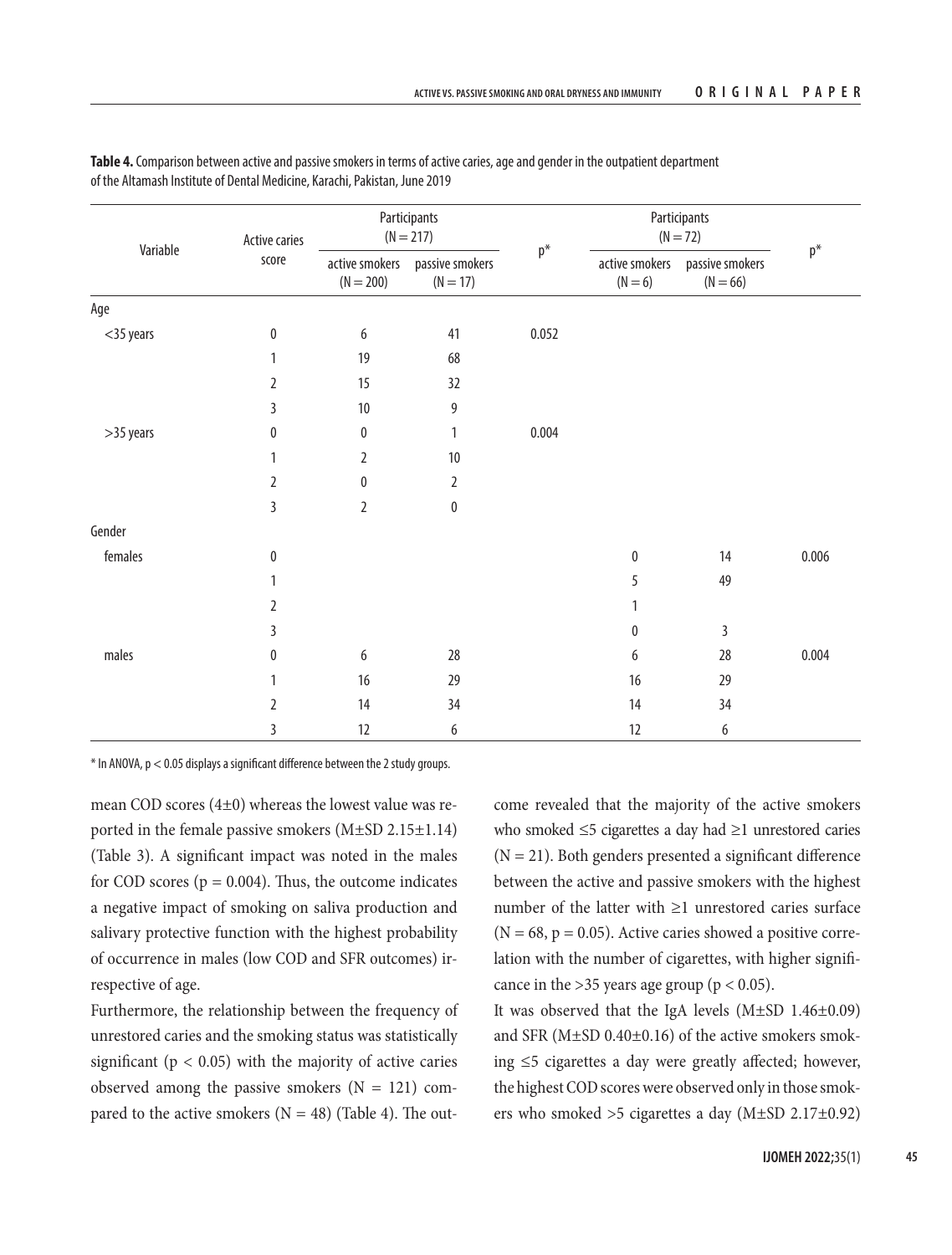(Table 4). Nonetheless, cigarette smoking intensity only influenced the IgA levels and COD scores  $(p = 0.01)$  to a significant extent, but not SFR ( $p = 0.08$ ). This suggests that a long smoking history leads to the chronic condition of xerostomia associated with active caries progress.

## **DISCUSSION**

This study was based on the hypothesis that passive smoking would show a similar influence on the unstimulated whole SFR, IgA levels and COD as that reported for active smoking. However, the outcome revealed that the difference in the smoking status has a significant impact on saliva production and its constituents  $(p = 0.01)$ . The active smokers showed higher COD scores with lower IgA levels and SFR compared to the passive smokers, irrespective of age. Moreover, the number of cigarettes smoked showed a significant influence on caries progression mainly in the active smokers representing older age groups. Thus, the smoking status was identified as the main factor for triggering oral health problems; however, age and gender played an important role as confounding factors. Therefore, the initial hypothesis was rejected.

The present study identified that the active smokers showed higher oral dryness due to low SFR and low oral protection (decreased IgA levels) compared to the passive smokers. According to Uneo et al. [18], tobacco smoke contains numerous detrimental constituents, such as oxidant and pro-oxidant compounds, which trigger free radical formation and contribute to oxidative stress. The effect of these deleterious constituents is not influenced by smoking habits; however, the negative impact is evidently present in the passive smokers due to exposure to the toxins in smoke. Studies have reported that prolonged smoking with toxin deposition destroys salivary cells, mainly those of the parotid glands [11,19]. Hence, saliva production is compensated by the submandibular and sublingual gland, which produces thick mucus saliva

with low protective substances and acts as an agent for carcinogenesis [20].

Coinciding with previous studies [11,21], the present study has reported that, irrespective of the exact smoking habits, exposure to smoke is a critical factor in stimulating saliva production and influencing its constituents. The literature presents contradictory outcomes of nicotine stimulation among smokers. The presence of nicotine in tobacco smoke directly interacts with areas of the oral cavity, mainly those of the parotid glands, and therefore has an immediate effect on saliva production. Benedetti et al. [7] reported that SFR initially increased drastically under nicotine stimulation; however, with time it was reduced due to long-term exposure to nicotine and other toxic components that damage the salivary gland tissues in various patterns causing dry mouth. However, Petrusic et al. [11] explained that chronic smoking did not adversely affect the salivary reflex and salivation as nicotine and cytisine are often used as a sialogogue to treat xerostomia. Therefore, it is suggested that smoking alone cannot influence a long-term change in the saliva.

Similarly, the IgA levels were reported to be significantly lower in the active smokers compared to the passive smokers. Literature has reported that the constant presence of nicotine in blood levels alters the production of immunoglobulins, the innate defense line against the pathogens [22]. These toxic products change the T-cell immunoregulation and B-cell differentiation, which fortify the oral mucosa against periodontal pathogenic bacteria. Thus, active cigarette smokers generally present with a higher susceptibility of diminished immunoglobulin levels and decreased phagocytic activity of neutrophils, in contrast to passive smokers [20,23]. Moreover, a reduced level of immunoglobulins is known to directly correlate with periodontal inflammation, which was also observed in almost all of the smokers involved in the present study. Thus, the lack of proper oral hygiene maintenance and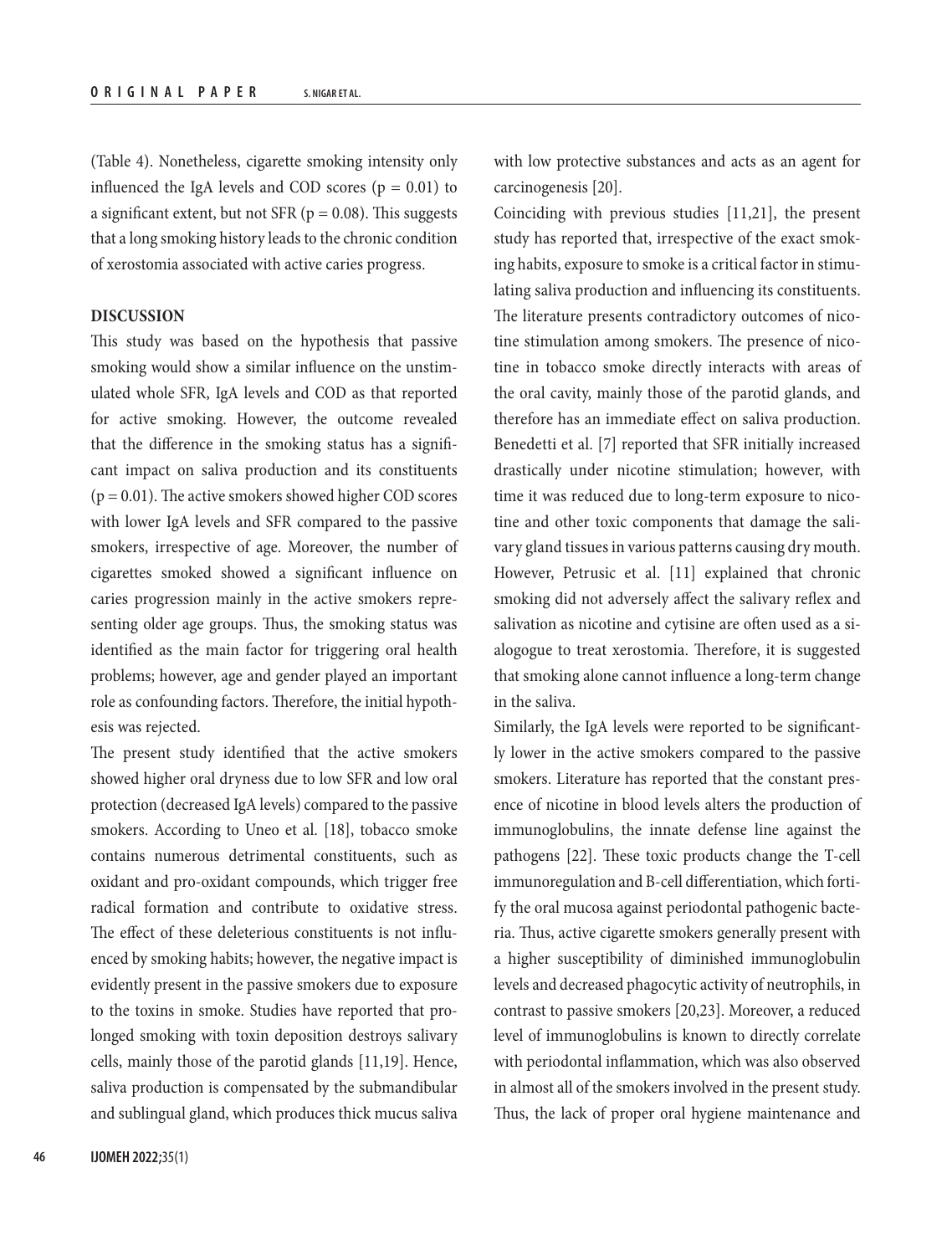the number of cigarettes were identified as risk factors for periodontal disease among smokers.

Furthermore, the present study revealed that the majority of the passive smokers had >1 unrestored caries in contrast to the active smokers. This indicated that nicotine stimulation led to a periodic increase in SFR, which disturbed the pathogenic activity and the presence of tar prevented caries progression [23]. However, the continuous stimulation of the taste receptor diminishes SFR and minimizes the protective effect on the periodontal tissues [18,24]. Therefore, the active smokers in the present study displayed poor oral hygiene and mild to moderate gingival recession, irrespective of their gender and age. Moreover, pigmentation of oral mucosa, calculus deposits and active caries was common in the majority of the active smokers involved in the study. Hence, suggesting the critical importance of oral hygiene maintenance in the oral health, independent of nicotine exposure through smoking.

Gender and age play a critical role in instigating changes in saliva production and associated disorders [25,26]. The present study highlighted similar outcomes to the previous findings, showing higher COD scores, and lower SFR and IgA levels, in the >35 years age group, suggesting an evident impact of age on saliva production [25,26]. However, the findings were suggestive that smoking affected both genders differently; the females displayed a significant impact of smoking on the IgA levels, whereas SFR and COD scores were greatly affected in the males included in both smoker groups. The increased SFR in females, as compared to males, defines a direct relation to the difference in the hormonal status [27]. On the contrary, some studies further explained that with age the female hormonal flow reduces (post-menopausal estrogen levels), which often leads to the reduction of salivary flow in old age [28]. Thus, the impact of age and gender are interrelated.

The personal habit of tobacco chewing or smoking is a potential cause of impaired oral health and saliva production. Various studies have provided supporting evidence that, after initial stimulation, the long-term exposure eventually reduces SFR, which initiates associated oral health problems such as dry mouth and caries [18,20]. However, one of the limitations of the study was the difference in exposure time to tobacco smoke between the passive and active smokers. In addition, the study was single-centered with no equal distribution of age, gender and types of smokers, which might have influenced the correlation and introduced bias. Moreover, the absence of non-smokers in the present study is a limitation. Therefore, it is recommended to conduct future studies that include the tobacco smoke exposure period estimated through routine biochemical assessments and compare outcomes with non-smokers. These studies would assist healthcare professionals in promoting smoking education, to determine passive smoke risks and to plan prevention policies with a view to lowering the risk related to passive smoking.

#### **CONCLUSIONS**

The study demonstrated a significant difference in SFR, IgA levels and COD scores among the active and passive smokers. However, the outcomes indicated that the number of cigarettes had a negative impact on saliva production, salivary IgA, the oral health status, and the progression of active caries with respect to age and gender. This suggested that a long smoking history leads to the chronic condition of xerostomia, which facilitates active caries progress.

#### **ACKNOWLEDGEMENT**

The authors extend their appreciation to the Deputyship for Research and Innovation, the Ministry of Education in Saudi Arabia, for funding this research work through project No. IFKSURG-1438-075.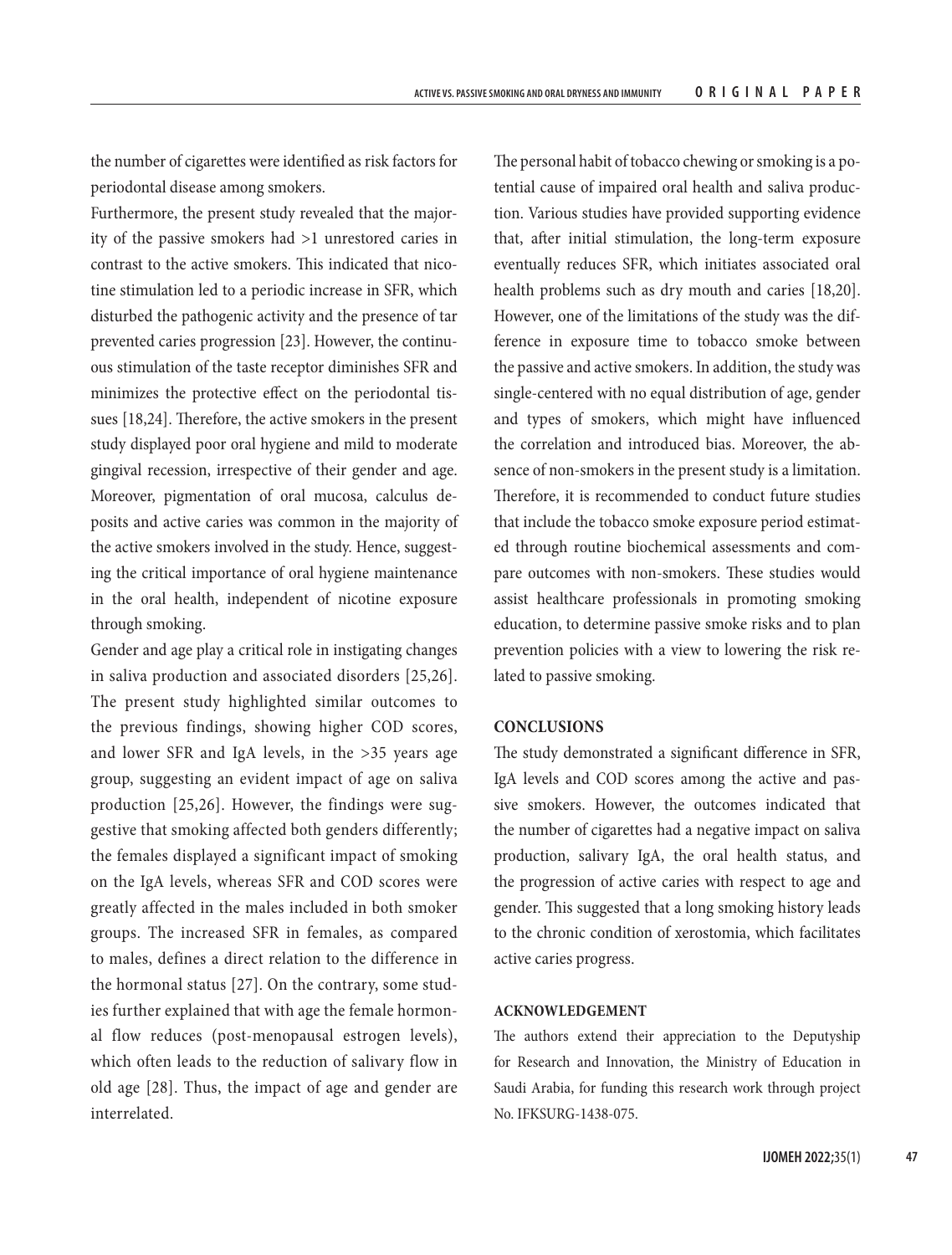#### **REFERENCES**

- 1. OECD, World Health Organization [Internet]. Geneva: The Organization; 2020 [cited 2020 Dec 1]. Tobacco. Available from: [https://www.oecd-ilibrary.org/social-issues-migra](https://www.oecd-ilibrary.org/social-issues-migration-health/health-at-a-glance-asia-pacific-2020_2c5c9396-en)[tion-health/health-at-a-glance-asia-pacific-2020\\_2c5c93](https://www.oecd-ilibrary.org/social-issues-migration-health/health-at-a-glance-asia-pacific-2020_2c5c9396-en) [96-en.](https://www.oecd-ilibrary.org/social-issues-migration-health/health-at-a-glance-asia-pacific-2020_2c5c9396-en)
- 2. Robinson JH, Griffith DW Jr, Conner BT, Crooks EL, Dempsey-Bailey-Brewer J. Tobacco-containing smoking article. United States Patent US 7 726 320 B2. 2010 Jun 1.
- 3. Khemiss M, Khelifa MB, Saad HB. Preliminary findings on the correlation of saliva pH, buffering capacity, flow rate and consistency in relation to waterpipe tobacco smoking. Libyan J Med. 2017;12(1), [https://doi.org/10.1080/19932820.2017.](https://doi.org/10.1080/19932820.2017.1289651) [1289651](https://doi.org/10.1080/19932820.2017.1289651).
- 4. Grover N, Sharma J, Sengupta S, Singh S, Singh N, Kaur H. Long-term effect of tobacco on unstimulated salivary pH. J Oral Maxfac Path. 2016;20(1):16, [https://doi.org/10.4103/](https://doi.org/10.4103/0973-029X.180907) [0973-029X.180907](https://doi.org/10.4103/0973-029X.180907).
- 5. Närhi TO. Prevalence of subjective feelings of dry mouth in the elderly. J Den Res. 1994;73(1):20–5, [https://doi.org/](https://doi.org/10.1177/00220345940730010301) [10.1177/00220345940730010301.](https://doi.org/10.1177/00220345940730010301)
- 6. Singh M, Ingle NA, Kaur N, Yadav P, Ingle E. Effect of longterm smoking on salivary flow rate and salivary pH. J Ind Assoc Public Health Dent. 2015;13(1):11, [https://doi.org/10.](https://doi.org/10.4103/2319-5932.153549) [4103/2319-5932.153549](https://doi.org/10.4103/2319-5932.153549).
- 7. Golpasand-Hagh L, Zakavi F, Ansarifar S, Ghasemzadeh O, Solgi G. Association of dental caries and salivary sIgA with tobacco smoking. Aus Dent J. 2013;58(2):219–23, [https://doi.](https://doi.org//10.1111/adj.12059) [org//10.1111/adj.12059.](https://doi.org//10.1111/adj.12059)
- 8. Arbabi-Kalati F, Salimi S, Nabavi S, Rigi S, Miri-Moghaddam M. Effects of tobacco on salivary antioxidative and immunologic systems. Asian Pacific J Cancer Pre. 2017;18(5):1215, <https://doi.org/10.22034/APJCP.2017.18.5.1215>.
- 9. Osailan S, Pramanik R, Shirlaw P, Proctor G, Challacombe S. Clinical assessment of oral dryness: development of a scoring system related to salivary flow and mucosal wetness. Oral Surg, Oral Med, Oral Patho Oral Rad. 2012;114(5):597–603, <https://doi.org/10.1016/j.oooo.2012.05.009>.
- 10. Jager DHJ, Bots CP, Forouzanfar T, Brand HS. Clinical oral dryness score: evaluation of a new screening method for oral dryness. Odontology. 2018;106(4):439–44, [https://doi.](https://doi.org/10.1007/s10266-018-0339-4) [org/10.1007/s10266-018-0339-4](https://doi.org/10.1007/s10266-018-0339-4).
- 11. Petrušić N, Posavac M, Sabol I, Mravak-Stipetić M. The effect of tobacco smoking on salivation. Acta Stomatol Croatica. 2015;49(4):309–15,<https://doi.org/10.15644/asc49/4/6>.
- 12. Holliday RS, Campbell J, Preshaw PM. Effect of nicotine on human gingival, periodontal ligament and oral epithelial cells. A systematic review of the literature. J Dent. 2019; 86(1):81–8, [https://doi.org/10.1016/j.jdent.2019.05.030.](https://doi.org/10.1016/j.jdent.2019.05.030)
- 13. Qiu F, Liang C-L, Liu H, Zeng Y-Q, Hou S, Huang S, et al. Impacts of cigarette smoking on immune responsiveness: up and down or upside down? Oncotarget. 2017;8(1):268, <https://doi.org/10.18632/oncotarget.13613>.
- 14. Suzuki N, Nakanishi K, Yoneda M, Hirofuji T, Hanioka T. Relationship between salivary stress biomarker levels and cigarette smoking in healthy young adults: an exploratory analysis. Tob Induc Dis. 2016;14(1):20, [https://doi.org/10.](https://doi.org/10.1186/s12971-016-0085-8) [1186/s12971-016-0085-8](https://doi.org/10.1186/s12971-016-0085-8).
- 15. Belisario JS, Bruggeling MN, Gunn LH, Brusamento S, Car J. Interventions for recruiting smokers into cessation programmes. Cochrane Database Syst Rev. 2012;12(12): CD009187,<https://doi.org/10.1002/14651858.CD009187>.
- 16. Caponnetto P, Idrisov B, Signorelli MS, Krupitsky E, Kiriazova T, Nilforooshan R, et al. A 12-month randomised, doubleblind, controlled, multicentre trial comparing changes in Cigarette consumption after switchinG to high or low nicotine strENght E-cigaretteS In smokers with Schizophrenia spectrum disorders: Protocol for the GENESIS Trial. medRxiv. 2020, [https://doi.org/10.1101/2020.10.15.20141457.](https://doi.org/10.1101/2020.10.15.20141457)
- 17. Vohra F, Akram Z, Bukhari IA, Sheikh SA, Riny A, Javed F. Comparison of Periodontal Inflammatory Parameters and Whole Salivary Cytokine Profile Among Saudi Patients with Different Obesity Levels. Int J Perio Rest Dent. 2018;38(6): e119–26, [https://doi.org/10.11607/prd.3411.](https://doi.org/10.11607/prd.3411)
- 18. Ueno M, Ohara S, Sawada N, Inoue M, Tsugane S, Kawaguchi Y. The association of active and secondhand smoking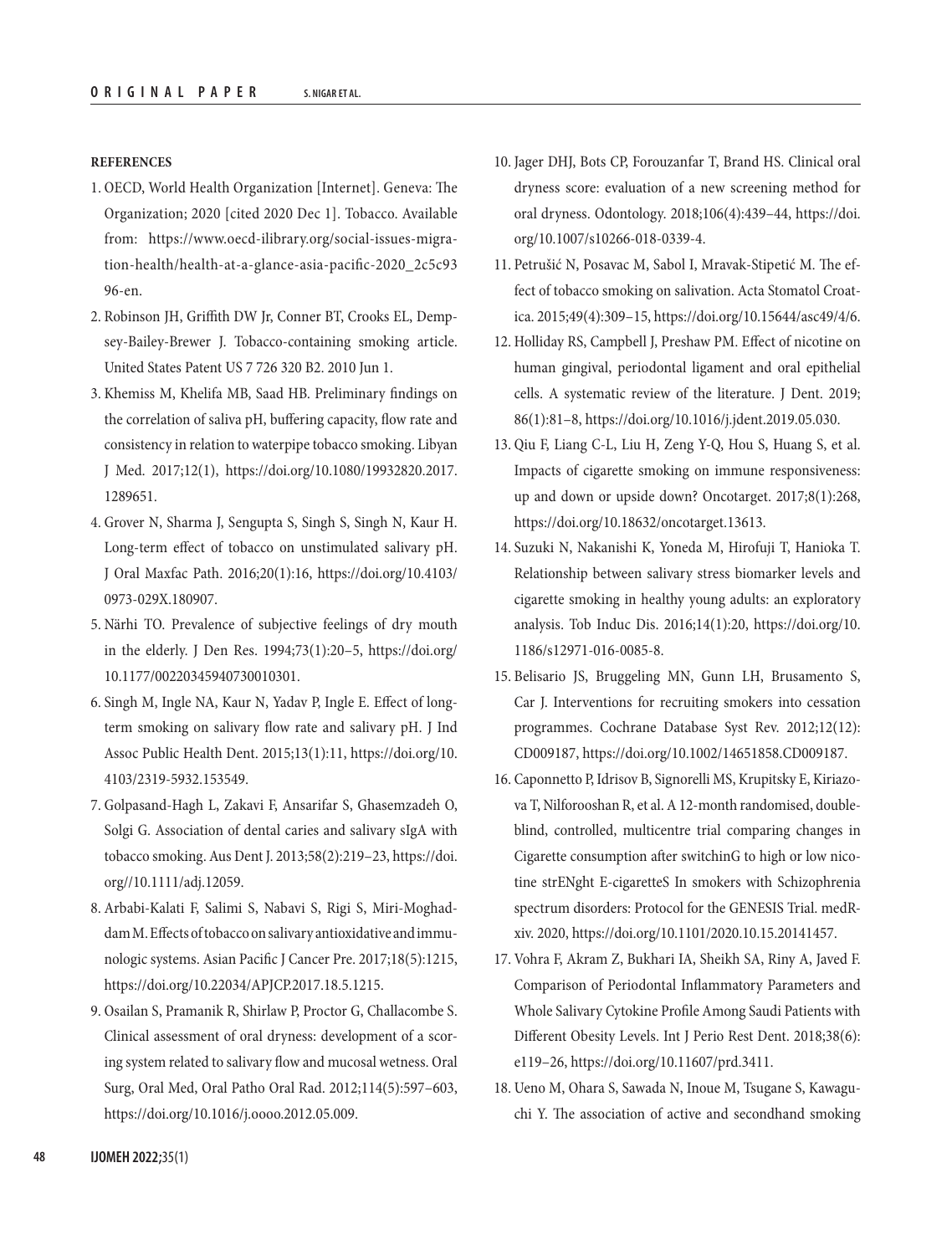with oral health in adults: Japan public health center-based study. Tob Induc Dis. 2015;13(1):19–25, [https://doi.org/10.](https://doi.org/10.1186/s12971-015-0047-6) [1186/s12971-015-0047-6.](https://doi.org/10.1186/s12971-015-0047-6)

- 19. Justino AB, Teixeira RR, Peixoto LG, Jaramillo OLB, Espindola FS. Effect of saliva collection methods and oral hygiene on salivary biomarkers. Scand J Clin Lab Inves. 2017;77(6):415–22, [https://doi.org/10.1080/00365513.2017.](https://doi.org/10.1080/00365513.2017.1334261) [1334261](https://doi.org/10.1080/00365513.2017.1334261).
- 20. Giuca MR, Pasini M, Tecco S, Giuca G, Marzo G. Levels of salivary immunoglobulins and periodontal evaluation in smoking patients. BMC Immunol. 2014;15(1):5–11, [https://](https://doi.org/10.1186/1471-2172-15-5) [doi.org/10.1186/1471-2172-15-5.](https://doi.org/10.1186/1471-2172-15-5)
- 21. Iida T, Ono K, Inagaki T, Hosokawa R, Inenaga K. Nicotinic receptor agonist-induced salivation and its cellular mechanism in parotid acini of rats. Autonomic Neurosci. 2011; 161(2):81–6, [https://doi.org/10.1016/j.autneu.2011.01.003.](https://doi.org/10.1016/j.autneu.2011.01.003)
- 22. Arinola O, Akinosun O, Olaniyi J. Passive-and active-cigarette smoking: Effects on the levels of antioxidant vitamins, immunoglobulin classes and acute phase reactants. Afri J Biotech. 2011;10(32):6130–2.
- 23. Shah AH, ElHaddad SA. Oral hygiene behavior, smoking, and perceived oral health problems among university students.

J Int Soc Prev Com Dent. 2015;5(4):327–31, [https://doi.org/](https://doi.org/10.4103/2231-0762.161765) [10.4103/2231-0762.161765.](https://doi.org/10.4103/2231-0762.161765)

- 24. Hellqvist L. Smoking, snuffing and oral health with special reference to dental caries [Internet]. Gothenburg: University of Gothenburg, Karlstadt University; 2012 [cited 2020 Dec 1]. Available from: [https://core.ac.uk/download/pdf/](https://core.ac.uk/download/pdf/16333683.pdf) [16333683.pdf.](https://core.ac.uk/download/pdf/16333683.pdf)
- 25. Liu B, Dion MR, Jurasic MM, Gibson G, Jones JA. Xerostomia and salivary hypofunction in vulnerable elders: prevalence and etiology. Oral Surg, Oral Med, Oral Patho Oral Rad. 2012;114(1):52–60, [https://doi.org/10.1016/j.oooo.](https://doi.org/10.1016/j.oooo.2011.11.014) [2011.11.014.](https://doi.org/10.1016/j.oooo.2011.11.014)
- 26. Ekström J, Khosravani N, Castagnola M, Messana I. Saliva and the control of its secretion. In: Ekberg O, editor. Dysphagia. Medical Radiology. Heidelberg: Springer; 2019.
- 27. Lukacs JR. Sex differences in dental caries experience: clinical evidence, complex etiology. Clin Oral Inves. 2011; 15(5):649–56, https://doi.org/10.1007/s00784-010-0445-3.
- 28. Mahesh D, Komali G, Jayanthi K, Dinesh D, Saikavitha T. Evaluation of salivary flow rate, pH and buffer in pre, post & postmenopausal women on HRT. J Clin Diag Res. 2014;8(2): 233, <https://doi.org/10.7860/JCDR/2014/8158.4067>.

This work is available in Open Access model and licensed under a Creative Commons Attribution-NonCommercial 3.0 Poland License – [http://creativecommons.org/](http://creativecommons.org/licenses/by-nc/3.0/pl/deed.en) [licenses/by-nc/3.0/pl/deed.en](http://creativecommons.org/licenses/by-nc/3.0/pl/deed.en).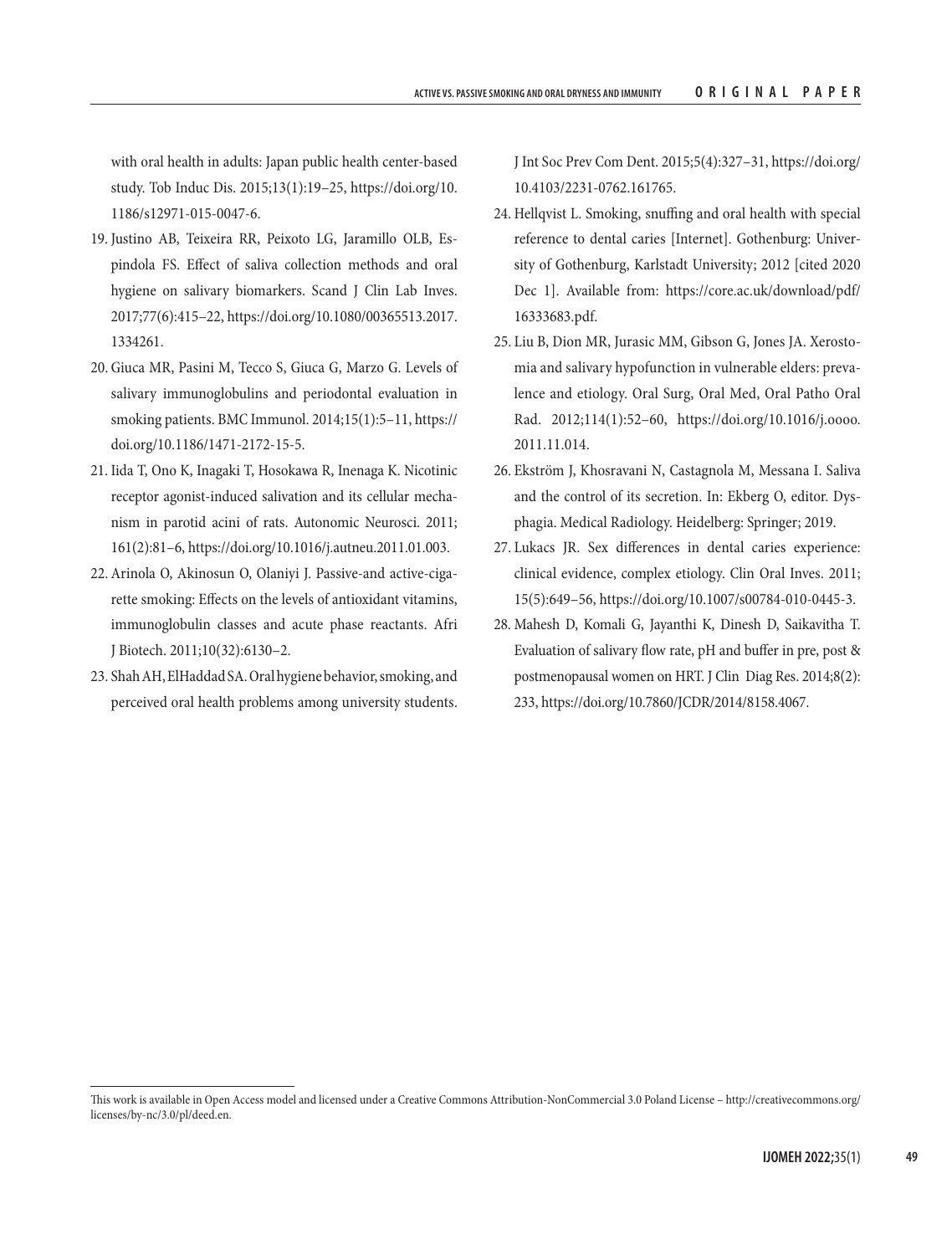**Appendix 1.** Characteristics of the clinical oral dryness score

- 1) Mirror sticks to the tongue
- 2) Mirror sticks to the buccal mucosa
- 3) Frothy saliva
- 4) Tongue shows a loss of papillae
- 5) No saliva pooling in the floor of the mouth
- 6) Glassy appearance of other oral mucosae, especially the palate
- 7) Altered/smooth gingival architecture
- 8) Active or recently restored (within the past 6 months) cervical caries (2 teeth)
- 9) Tongue is lobulated/fissured
- 10) Debris on the palate (excluding under dentures)

**Appendix 2.** Oral examination questionnaire

| Q.1. Name:                                                                                                       |                          |        |  |
|------------------------------------------------------------------------------------------------------------------|--------------------------|--------|--|
| Q.2. Age (in years):                                                                                             |                          |        |  |
| Q.3. Gender:                                                                                                     | male                     | female |  |
| Q.4. Educational qualification:                                                                                  |                          |        |  |
| a) matric                                                                                                        | b) intermediate          |        |  |
| c) graduation                                                                                                    | d) postgraduate          |        |  |
| Q.5. Does anyone smoke at your home?                                                                             |                          |        |  |
| a) yes                                                                                                           | b) no                    |        |  |
| Q.6. How many cigarettes do you smoke a day?                                                                     |                          |        |  |
| a) 5                                                                                                             | $b)$ 10                  |        |  |
| c) $15$                                                                                                          | d) 1 packet              |        |  |
| Q.7. How often do you smoke?                                                                                     |                          |        |  |
| a) after every meal                                                                                              | b) before going to bed   |        |  |
| c) every morning                                                                                                 | d) at no particular time |        |  |
| Q.8. Have you noticed a discernible change in saliva production? Is it reduced, exaggerated, or you cannot tell? |                          |        |  |
| a) yes                                                                                                           | $b)$ no                  |        |  |
| c) cannot tell                                                                                                   |                          |        |  |
| Q.9. Have you noticed any significant change in taste?                                                           |                          |        |  |
| a) yes                                                                                                           | $b)$ no                  |        |  |
| Q.10. Does your mouth feel dry at any given time; if yes, is it during the night or upon awakening?              |                          |        |  |
| a) yes, in the morning                                                                                           | b) yes, at night         |        |  |
| $c)$ no                                                                                                          |                          |        |  |
|                                                                                                                  |                          |        |  |